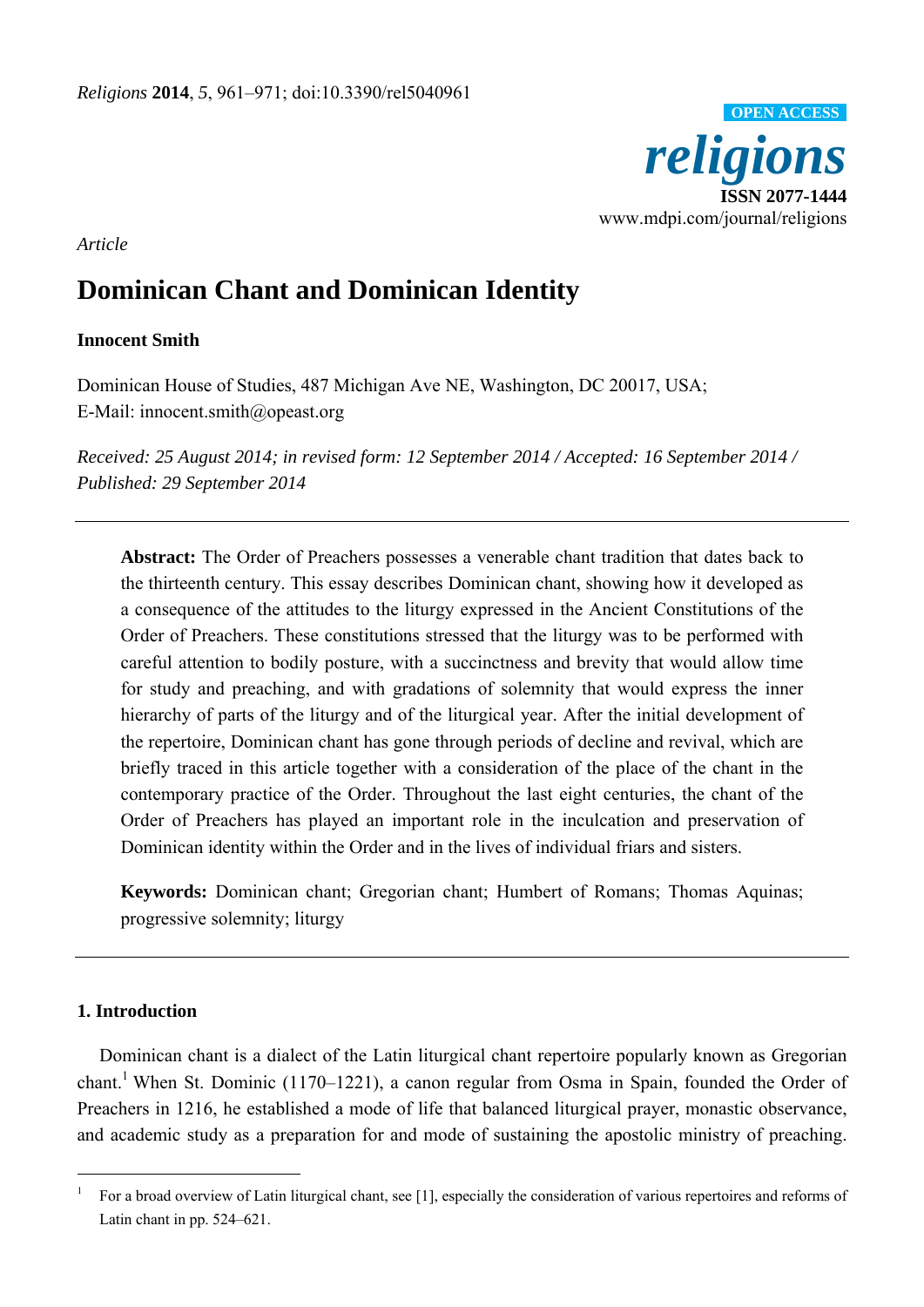Unlike many earlier forms of monastic life that emphasized stability of place, St. Dominic envisaged a form of life in which friars could easily travel from priory to priory and from church to church in order to carry out their preaching activity more effectively. In addition, St. Dominic instituted a mode of governance (perhaps modeled in certain respects on the Order of Cîteaux founded in the previous century) in which friars from local communities would participate in a representative form of centralized governance by means of Provincial and General Chapters and by means of visitations in which superiors of the Order could inspect the mode of life of local communities in order to ensure a flourishing of communal and apostolic life. Over the course of the 13th century, the mobility of the friars led to the recognition of a need for a standardized form of the liturgy that could be used by friars in different communities in the midst of the tremendous liturgical diversity then present in the Catholic world. In the early 13th century, the followers of St. Dominic gradually began to compile a repertoire of liturgical chants that was subsequently standardized in the mid-13th century and which has continued to develop and expand over the eight centuries of the Order's existence. These Dominican chants often share their texts with the broader Roman rite but often feature melodic variations from the broader repertoire. Today, these variant melodies may still be sung in celebrations of the Mass and Liturgy of the Hours in the contemporary Ordinary Form of the Roman Rite. In this essay, brief and succinct consideration will be given to the distinctive aspects and history of the Dominican chant repertoire.

### **2. Dominican Chant and the Body**

 $\overline{a}$ 

For the early Dominicans, chant was an integral aspect of divine worship. According to Humbert of Romans, a thirteenth century Dominican who exercised a profound influence on the development of the Dominican liturgical tradition, divine worship requires a profound unity of heart, mouth, and body ([2], p. 160).<sup>2</sup> Thus, a complete consideration of Dominican chant must consider not only the words or the melodies that are sung by the mouth, but also the preparation of the heart and the posture of the body.

Despite the association of Gregorian chant with monks floating in the air singing ethereal melodies conjured up for many today due to the success of the 1994 *Chant* album of the Benedictine Monks of Santo Domingo de Silos, chant for Dominicans has always been understood as being fundamentally *embodied*. It is striking that the first chapter of the Dominican *Constitutiones antiquae*, adapted from the Constitutions of Premontré and compiled over the period from 1217–1235, already specifies certain bodily postures for the singing of various types of chant: for instance, a profound bow is made while singing the *Gloria Patri* and when listening to the priest sing the collect at the Mass and Office, as well as during the final verses of the hymns of the office, the *Suscipe deprecationem nostram* of the *Gloria*, the *Homo factus est* of the Creed, and so forth; the brothers genuflect while singing the

<sup>2</sup> Humbert of Romans (c. 1200–1277) administered a standardization of the Dominican liturgy while serving as the fifth *Magister ordinis* [Master of the Order] from 1254–1263. After his resignation as Master, Humbert continued to have a profound influence on the development of various aspects of the Dominican life through his commentaries on the Constitutions of the Order of Preachers and the Rule of St. Augustine and his writings on the duties of various friars in the Order. On Humbert's life and significance, see [3]. A more recent, though as yet unpublished, critical edition of Humbert's *Expositio* may be found in [4].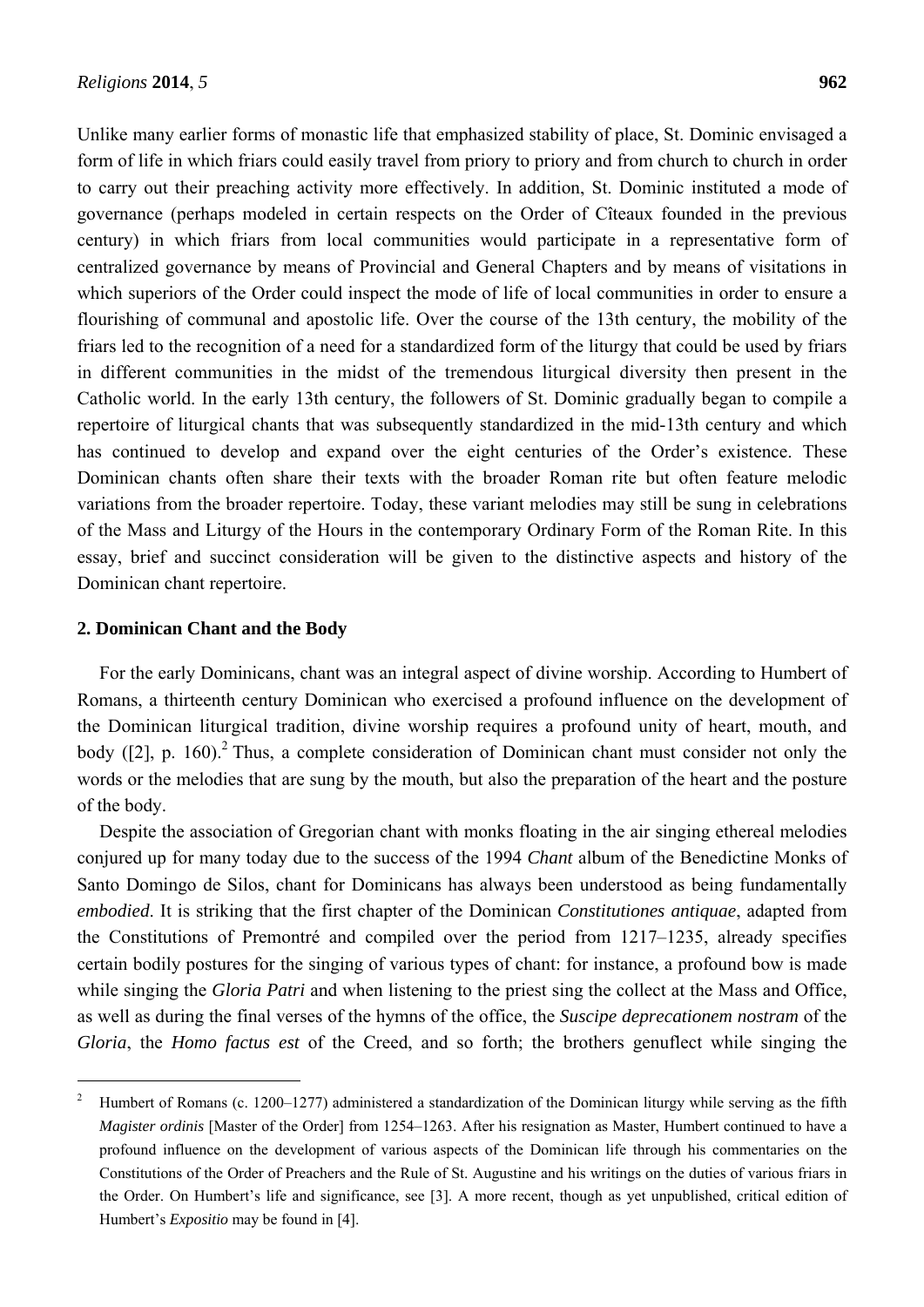$\overline{a}$ 

opening sections of the *Salve sancta parens* (Officium/Introit antiphon) and *Veni sancte Spiritus*  (sequence); further, one side of the choir stands during the first psalm while the other sits, and then sits while the second side stands, in alternation ([5], pp. 313–14). These regulations indicate that from the earliest days of the Order there was a well-established liturgical custom in which chant was integrated into a system of postures that were carefully collated with the liturgical action at hand.<sup>3</sup> In his *Commentary on the Constitutions*, Humbert of Romans offers extensive explanations of the significance of the posture of the body during the different chants ([2], pp. 160–71). Throughout its history, the Order has retained this fundamental link of chant and bodily posture.<sup>4</sup>

For the medieval Dominicans, chant was understood to play an important role in the cultivation of personal devotion on the part of those participating in communal worship. According to the Dominican friar St. Thomas Aquinas (c. 1224–1274), the use of the body and the voice in divine worship helps arouse devotion in the heart [*mens* or *affectus*] of the worshipper,<sup>5</sup> and allows one to serve God "with everything that he has from God, that is, not only with the mind [*mente*], but also with the body [*corpore*]".<sup>6</sup> For Thomas, "it was fittingly instituted that chant should be used in the divine praises, that the souls of the weak might be more incited to devotion,"<sup>7</sup> although he makes an important distinction for Dominicans by nothing that "it is a more noble mode to lead men to devotion by teaching and preaching than through chant."8

Another aspect of the relationship of chant and the body is the Dominican emphasis on strong or virile singing ([2], p. 105). St. Dominic was known for his strong and clear voice; in choir, he would walk from one side to the other, exhorting the brothers to sing with a strong voice, and while on journeys would frequently sing liturgical hymns such as the *Ave Maris Stella* and *Veni Creator Spiritus* ([12], p. 140). Paradoxically, St. Dominic's strong singing would also lead him to tears: he was also known to prefer to celebrate the Sung High Mass when he could find a suitable church, and when he would celebrate Mass, tears would often run down his face ([12], pp. 124, 162). We may also recall that St. Thomas Aquinas was given the gift of tears while praying the liturgy, particularly during the chanting of the *Media vita* (*Nunc dimitis* antiphon) [13].

<sup>3</sup> In the late 13th century, a text known as the "Nine Ways of Prayer of St. Dominic" associated various liturgical postures with the private prayer of St. Dominic, offering an example for Dominicans who wished to imitate these prayer postures of their founder; see [6]. For further considerations on the body and gesture in the Middle Ages, see [7].

<sup>4</sup> For a contemporary application of these principles, see the guidelines concerning posture at Mass and Office indicated in [8], pp. lxxix–lxxxiv.

<sup>5</sup> Thomas Aquinas, ST II-II, q. 81, a. 7, response: "Et ideo in divino cultu necesse est aliquibus corporalibus uti, ut eis, quasi signis quibusdam, mens hominis excitetur ad spirituales actus, quibus Deo coniungitur"; cf. ST II-II, q. 91, a. 1, response: "Proficit etiam laus oris ad hoc quod aliorum affectus provocetur in Deum."

<sup>6</sup> Thomas Aquinas, ST II-II, q. 83, a. 12, response: "[S]ecundum totum illud quod ex Deo habet, idest non solum mente, sed etiam corpore."

<sup>7</sup> Thomas Aquinas, ST II-II, q. 91, a. 2, response: "[S]alubriter fuit institutum ut in divinas laudes cantus assumerentur, ut animi infirmorum magis provocarentur ad devotionem."

<sup>8</sup> Thomas Aquinas, ST II-II, q. 91, a. 2, ad 3: "[N]obilior modus est provocandi homines ad devotionem per doctrinam et praedicationem quam per cantum." For further reflections on the relationship between liturgical solemnity and devotion in Thomas Aquinas, see [9]. For a detailed treatment on Aquinas's appreciation of various aspects of the medieval liturgy and his place within the medieval liturgical commentatorial tradition, see [10,11].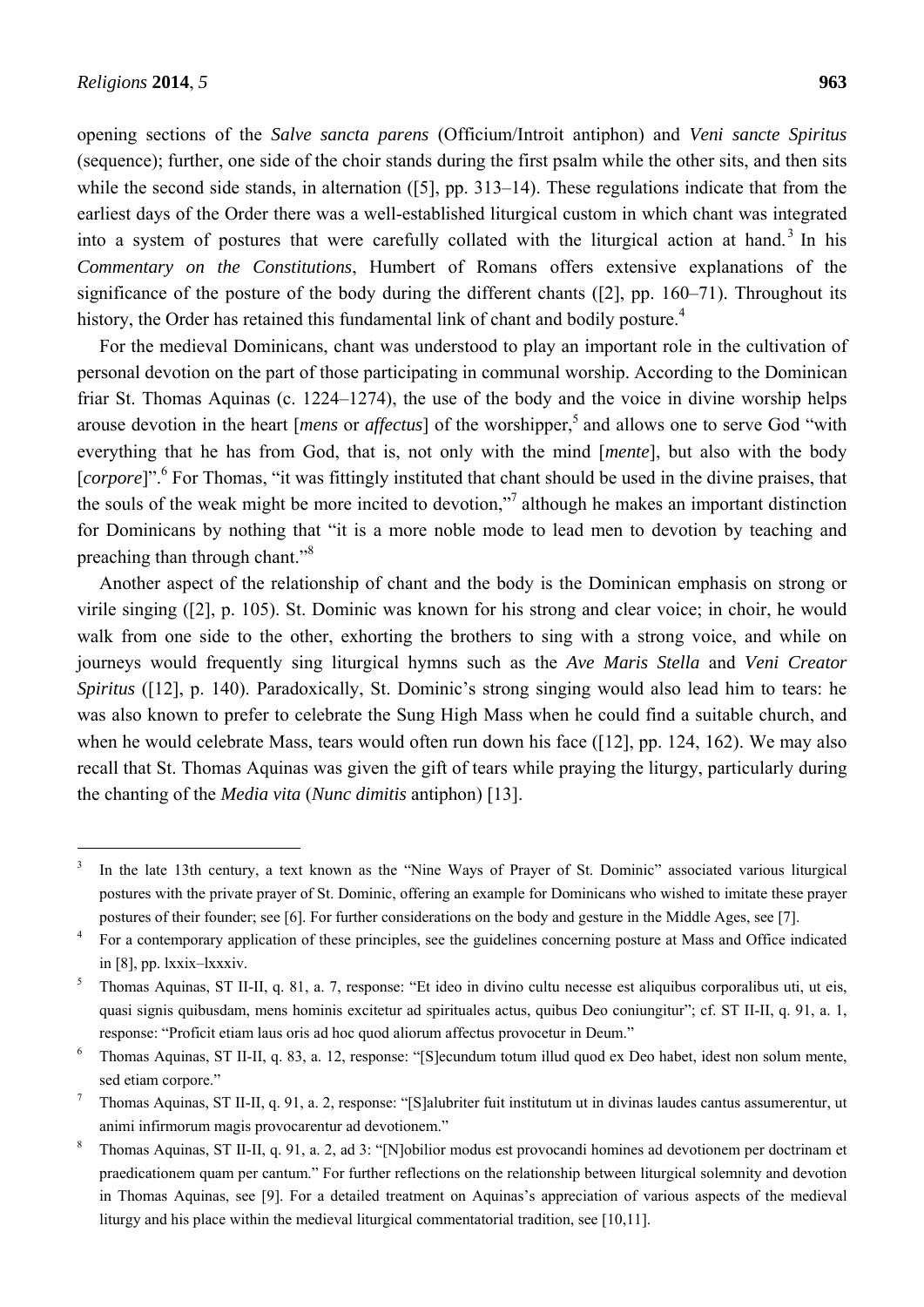$\overline{a}$ 

#### **3. The** *Constitutiones Antiquae* **and Dominican Chant**

The fourth chapter of the first distinction of the *Constitutiones antiquae* contains succinct articulations of four other aspects of the Dominican attitude to chant:

"Our brothers ought to hear Matins and Mass and all the canonical hours together, and they ought to eat together, unless otherwise the prelate wishes to dispense anyone. All the hours in the church should be said briefly and succinctly, lest the brothers should lose devotion or be at all impeded in their study. We say that this is to be done such that in the middle of the verse a *metrum* with a pause should be preserved, not by extending the voice at the pause or at the end of the verse, but, as was said, they should be ended briefly and succinctly. However, this should be observed to a greater or lesser extent according to the season."  $(5)$ , p. 316).<sup>9</sup>

#### *3.1. Communal Dimensions of Dominican Chant*

First, the constitutions make it clear that the celebration of the liturgy is a communal task. This has dramatic repercussions for the context and the way in which the chants are sung. Most notably, the repertoire is divided amongst a wide range of brothers, which required that no one be lazy in choir ([2], p. 159).

The most important role was that of the cantor, who according to Humbert, was to be diligent and solicitous in all things that pertained to the office, correcting the brothers in a manly way when necessary and making hand gestures when the rhythm of the chant was notably confused ([2], p. 159; [14], p. 244). Humbert remarks that the cantor was to be obeyed by all the brothers, but somewhat wryly remarks that this applied only to those things which pertain to his office! ([2], p. 159). The cantor was also to correct visiting clerics who did not observe the pauses or melodies correctly ([14], p. 242). The cantor was assisted by the *succentor* in various tasks, but who had the right to correct the cantor in chapter, if not in choir ([14], pp. 245–46). In addition to instructing and correcting the brothers regarding the chant, the cantor had the duty of preparing the *tabula*, a list of assignments for the performance of different elements of the liturgy that was sung on Saturdays to alert the brothers to their upcoming duties for the week ([14], pp. 240–41). From the exemplar tabula provided in the medieval Dominican *Martyrology*, we can get a sense of the division of the parts of the liturgy within the community: different brothers may be assigned for each of the readings and responsories, for the invitatory, for the responsories of the hours other than matins, and so forth  $[15]$ .<sup>10</sup>

Despite the emphasis on the communal participation in the liturgy, the first sentence of chapter four of the *Constitutiones antiquae* makes it clear that that an individual may sometimes be legitimately absent from the choral office. Humbert points out that those who have certain official duties may

<sup>9</sup> "Matutinas et missam et omnes horas canonicas simul audiant fratres nostri et simul comedant, nisi cum aliquibus prelatus aliter dispensare voluerit. Hore omnes in ecclesia breviter et succincte taliter dicantur, ne fratres devotionem amittant et eorum studium minime impediatur. Quod ita dicimus esse faciendum, ut in medio versus metrum cum pausa servetur, non protrahendo vocem in pausa vel in fine versus, sed, sicut dictum est, breviter et succincte terminetur. Hoc tamen magis et minus pro tempore observetur."

<sup>10</sup> Cf. Rome, Santa Sabina XIV L1, f. 14; London, British Library ms. add. 23935, fols. 48v–49r. The *Martyrology*  provided for the daily chapter meetings in which brief accounts of the saints were read and at which some communal business was conducted.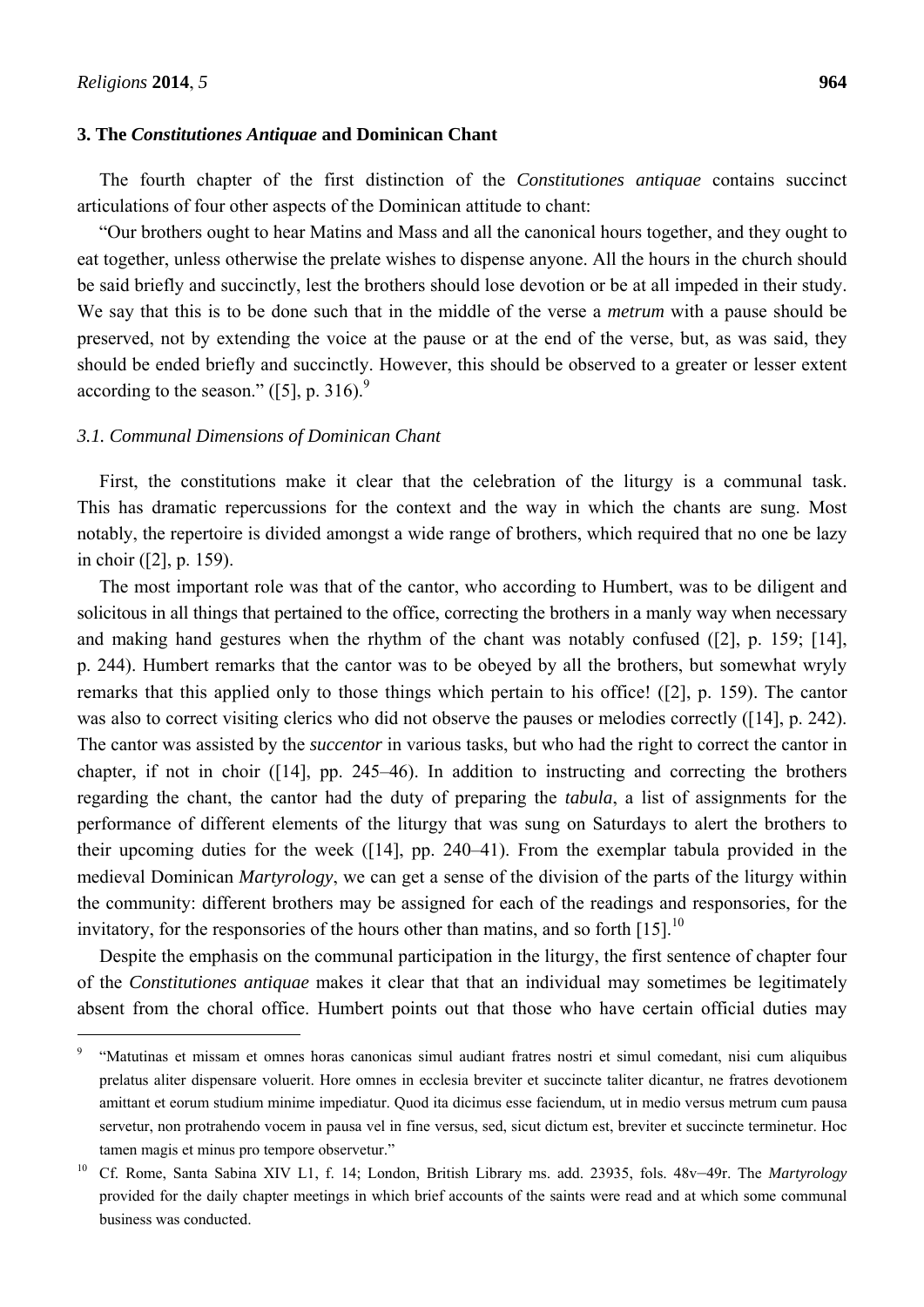sometimes be absent, as well as lay brothers who may instead hear the Mass "sine nota" ([2], p. 78). In another context, Humbert points out that on certain occasions the office may be performed "sine nota", *i.e.*, without singing, pointing out that "chant is not of the substance of the canonical hours to which we are bound" ([2], p. 82). <sup>11</sup> Humbert acknowledged that smaller communities might legitimately celebrate the office without singing the full melodies (*cf.* [2], p. 102). These sources indicate that chant was understood by the early Dominicans to be a normative aspect of Dominican life, but not absolutely binding in every circumstance.

#### *3.2. "Breviter et Succincte"*

The *Constitutiones antiquae* ordered that the liturgy be sung "briefly and succinctly" (*breviter et succincte*) so that the devotion of the brothers should not become lax, and that their study might be minimally impeded. According to Humbert of Romans, study was not to be preferred to prayer as such, but to overly prolix prayer ([2], p. 97). Thomas Aquinas writes within this tradition when he states that liturgical prayer should not last such a long time that the devotion of the participants would grow slack in their devotion.<sup>12</sup> Humbert offers several reasons why a shorter office is better than a longer one, the first of which is that otherwise the choir would be evacuated as many would seek occasions of staying away based on this prolixity! ([2], pp. 85–86).

This emphasis on brevity led to one of the most distinctive characteristics of Dominican chant: the Dominican versions of chants often have one or two notes in places where other traditions have three or more, and omit certain melodic repetitions that appear in other chant traditions ([16], pp. 199–207). A comparison of the chant manuscripts from before and after the revision of Humbert of Romans shows that these abbreviations were a self-conscious development on the part of the early friars ([16], pp. 327–29). In some cases, however, Dominican versions of chants can be more ornate than versions sung in other chant traditions, for instance in the case of the Dominican setting of the Passion sung on Palm Sunday and Good Friday or the *Exultet* of Holy Saturday. In addition to the length of the melodies, there are clear indications that the early Dominicans self-consciously sang the chants in a way faster than many of their contemporaries.<sup>13</sup>

## *3.3. Pauses in Dominican Chant*

Despite the emphasis on singing *breviter et succincte*, brevity was not meant to lead to sloppiness or irreverence. The constitutions also ordered that pauses were to be made in the middle of verses of the psalms which were nevertheless to be ended briefly and succinctly. According to Humbert, pauses were to be made in the middle of psalms to prevent confusion, although it is clear from his writings that the length and position of the pauses were a matter of some confusion ([2], pp. 98, 102, 159; [14], pp. 242–44). Humbert distinguishes between a *pausa brevis* and a *pausa maior* that are made during

 $\overline{a}$ 

 $11$  "Cantus non est de substantia horarum canonicarum ad quas tenemur."

<sup>&</sup>lt;sup>12</sup> Thomas Aquinas, ST II-II, q. 83, a. 14.

<sup>&</sup>lt;sup>13</sup> Humbert of Romans contrasts the Dominican mode of singing to that of "certain religious": "non nimis morose, sicut faciunt quidam religiosi" ([2], p. 97). Although it is not clear exactly which groups of religious are intended by this "quidam," it may perhaps include groups such as the Carthusians who thought the monk's duty was "to lament rather than to sing" (see [17]).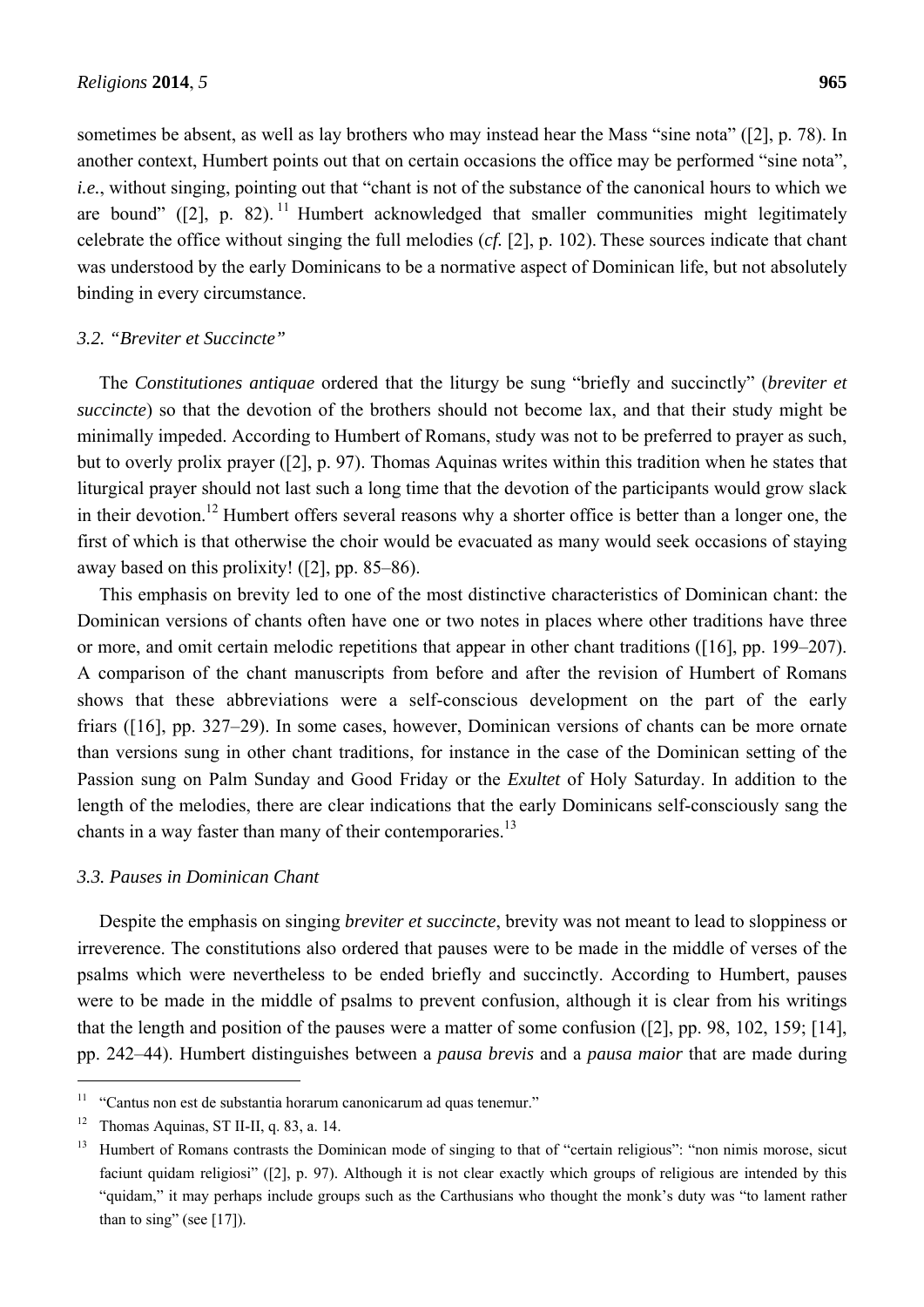the recitation of the psalms ([2], p. 101). He points out, however, that these brief and major pauses are not only made in psalms and canticles but also in hymns, in chants such as the *Gloria in excelsis*, the *Credo in Deum*, and the *Te Deum laudamus*—indeed, "in everything that is chanted" ([2], p. 102). Humbert explains that it is expedient to use "virgulas transversales" [vertical bars] to note the location of pauses in books, which he mentions is done already in certain churches ([2], 102–03; [18]).

#### *3.4. Gradations in Solemnity*

Finally, the constitutions decree that the length of the pauses is observed "magis et minus pro tempore". Humbert explains that on solemn feast days, the office is sung with longer pauses within the psalms; this is possible because on those days the friars are not as occupied with study, and thus have more leisure to sing the office in a more solemn manner ([2], p. 110). In addition, however, the more solemn melodies add to the devotion of the faithful, and point to the great future feast in which our praise will be continuous and most devout ([2], p. 111). The variation of the length of pauses within the psalms referred to here is related to a systematic form of melodic solemnity that may be discerned also in other aspects of the Dominican liturgy. In the melodies assigned for various texts used on several ranks of feasts, such as the Ordinary of the Mass or the hymns of the Common of Saints, a gradated solemnity may be observed that distinguishes a major feast from a lesser one or a ferial day. For instance, the hymn *Te lucis* is sung on every day outside of Lent to a variety of melodies based on the rank of the feast; on a *totum duplex* feast, there is a very ornate melody, on a *duplex* feast there is a slightly simpler melody, and so forth.<sup>14</sup> The same text is sung on ferial days to a very simple melody. The same phenomenon may be observed in the settings for the *Kyrie*, *Gloria*, *Sanctus*, *Agnus Dei*, and *Ite missa est*.

A related aspect of solemnity is articulated by the thirteenth-century Dominican Jerome of Moravia in chapter twenty-four of the *Tractatus de Musica*: in composing new melodies for feasts, Jerome suggests that the *Magnificat* antiphons should be composed according to a set of principles that lead to the most beautiful type of chant, whereas the other antiphons may be composed in a less beautiful manner ( $[20]$ , pp. 161–66).<sup>15</sup> Thus, within a particular set of chants for a feast there are some that are of greater solemnity than others. This distinction also seems to be implicit in the more solemn melodies assigned for the Mass, where the Gradual, Alleluia, and Offertory melodies are almost always considerably more ornate than those of the introit and communion antiphons. Like many repertoires of Latin chant, the Dominican system of progressive solemnity thus includes both variations based on the rank of a feast, and variations based on the importance of a particular liturgical element.

#### **4. History of the Dominican Chant Repertoire**

 $\overline{a}$ 

According to Humbert of Romans, in the beginning years of the Order a great diversity of liturgical practice was found in the Order, at some point a single office was compiled for the sake of uniformity

<sup>&</sup>lt;sup>14</sup> In the medieval Dominican liturgy, there were was a range of six ranks for feast days: *Totum duplex, Duplex, Semiduplex, Simplex, Trium lectionum, Memoria*; for a discussion of the origins and meanings of these terms, see ([19], pp. 78–83).

<sup>15</sup> On the background of Jerome, see [21]. For an English translation of the *Tractatus,* undertaken from the 1935 critical edition by Simon M. Cserba, see [22].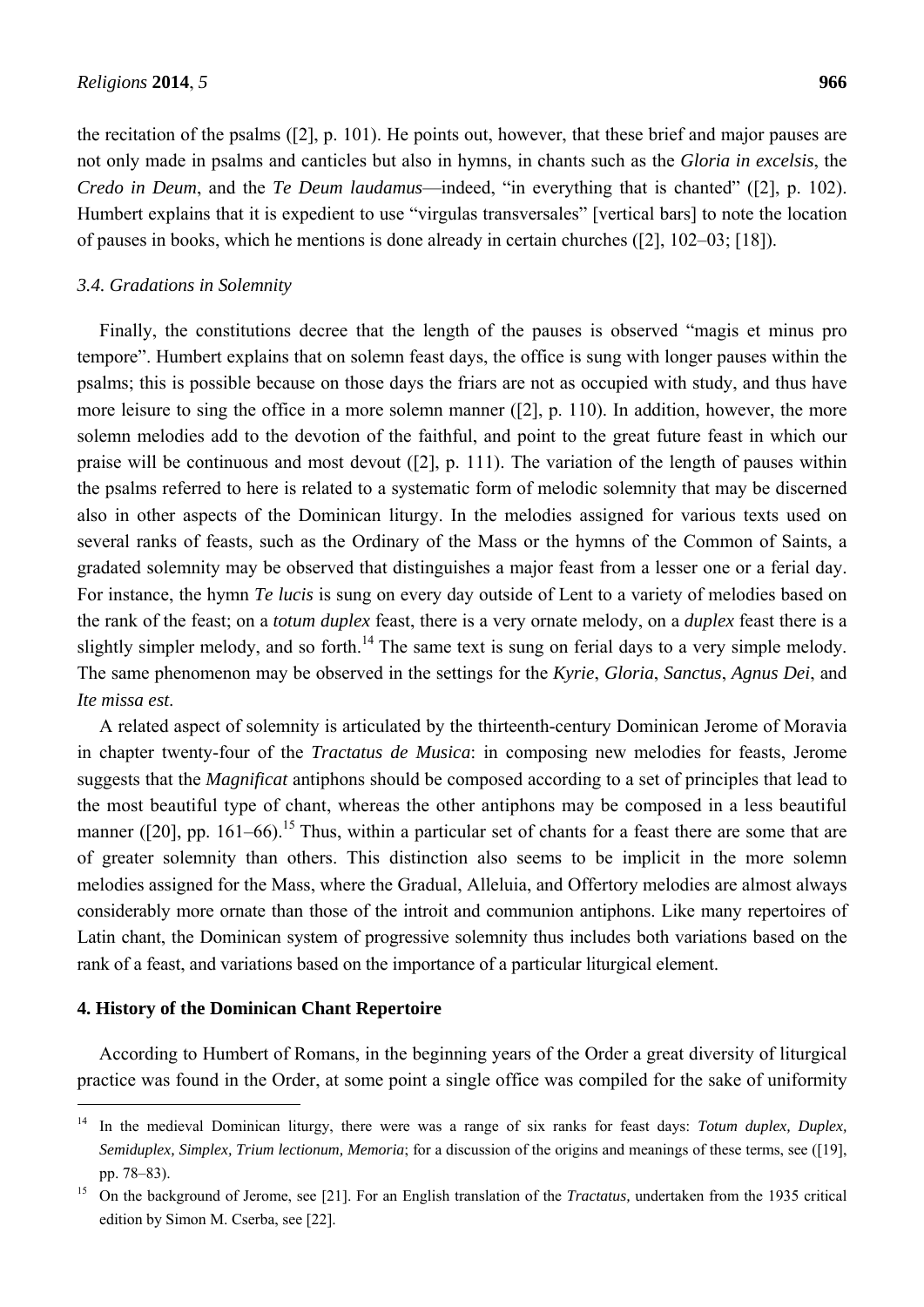$\overline{a}$ 

in practice for the highly mobile community ([2], p. 152). In the 1240s, four friars from the provinces of France, England, Lombardy, and Germany were commissioned to coordinate the liturgical books used in the various provinces; their work was approved by several chapters, but was not widely accepted within the Order. Several liturgical manuscripts remain which represent the musical practice of the Order before and during the time of the four friars  $(16)$ , pp. 37–40).<sup>16</sup> These early manuscripts are less influenced by the Cistercian chant reform than the manuscripts from the revision of Humbert of Romans ([16], p. 328; [23]).

In 1254, the newly elected *Magister ordinis* Humbert of Romans was commissioned to prepare a final revision that eventually met with acceptance throughout the Order. The exemplars of Humbert's revision contained fourteen books, including the *Antiphonale* (chants for the Divine Office)*,* the *Graduale* (chants for the Mass)*,* and the *Processionarium* (chants for liturgical processions)*,* which were the principal chant volumes ([19]; [24]; [25], pp. 359–65). In addition to the unified exemplar copies, individual volumes of the repertoire of Humbert are found in a variety of formats; the chants of the Mass, for instance, were copied both in the form of individual Graduals and within notated Missals. When new feasts were added to the Dominican liturgy, for instance Thomas' liturgy for the Feast of Corpus Christi (belatedly adopted by the Order in the early 14th century ([26], pp. 183–85)), they would often inserted within earlier manuscripts. Aside from the offices composed in the 13th century for the first two canonized Dominican saints, Dominic and Peter Martyr, the two most significant liturgical offices of the later Middle Ages were those of Catherine of Siena and Vincent Ferrer [27].

Manuscripts of Dominican chant continued to be widely produced through the 16th century, and were even occasionally made in later centuries. With the advent of the printing press, Dominican liturgical books were printed as early as the end of the 15th century, and by the early 16th century printed chant books, including psalters, graduals, and processionals, began to be widely produced ([28], pp. 181–93; [29]). Chant editions continued to be produced in the 17th century and in the early part of the 18th century a nearly exhaustive set of Dominican chant books were produced at Paris. After the turmoil of the French revolution, a new set of books began to be produced by the French Dominican Pie Bernard, O.P., first on the basis of late medieval sources and towards the end of the 19th century based on a 13th century codex which was taken to be one of the exemplar copies of the revision of Humbert of Romans [30]. Influenced by the chant revival at Solesmes, Bernard devised a new rhythmic notation that was officially used by the Order from 1890 until 1965 [31]. In the 20th century, further volumes were produced based on the 13th century texts. At the impetus of Dominique Delalande, O.P., the Order decided in the 1960s to adopt a modified version of the Solesmes rhythmic markings in place of the notation devised by Bernard, but the widespread adoption of the vernacular in the late 1960s meant that a full set of volumes with the new notation never appeared [32].

Since the adoption of the revised Roman rites by the Order beginning in 1968, chants from the Order's liturgical heritage have continued to be sung to varying extents in Dominican communities in accord with the provisions of the 1982 *Proprium Officiorum Ordinis Prædicatorum* and the 1985 *Missale et Lectionarium*, which assign chants from the Dominican chant tradition for various liturgical

<sup>&</sup>lt;sup>16</sup> The most important chant manuscripts before the reform of Humbert are Rome, Bibl. Vat. lat. 10773 (gradual), Malibu, CA, Getty Museum, Ludwig V 5 (noted missal), and Rome, Santa Sabina XIV L2 (noted breviary).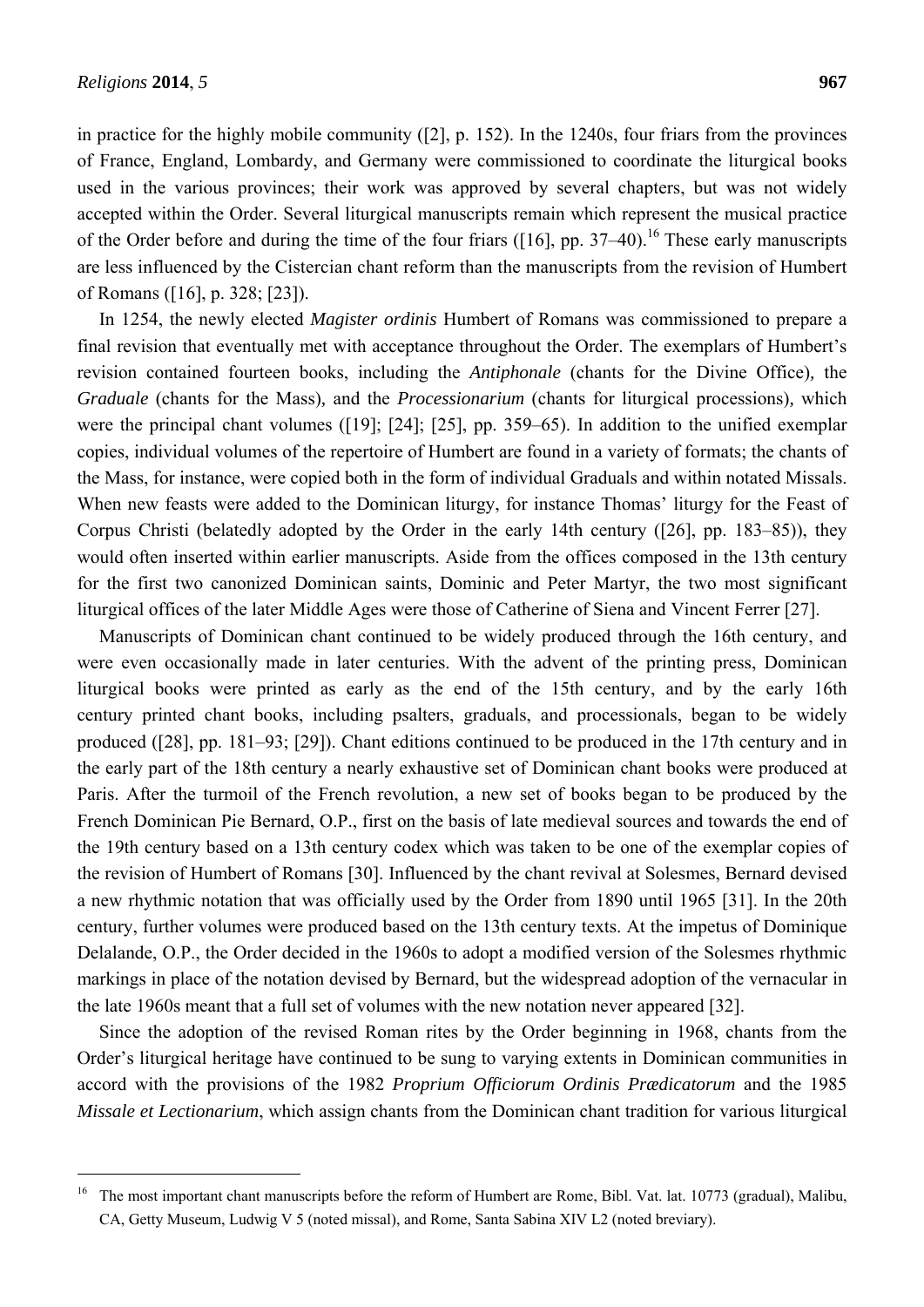feasts of the year and call for the preparation of new editions of the chants of the Order.<sup>17</sup> In recent years, several audio recordings have been made that represent various approaches to the Dominican chant repertoire.<sup>18</sup> In the last decade, scans of most of the 19th and 20th-century editions of the Dominican chant have become available on the Internet, and new editions of the Dominican chant repertoire have been prepared for liturgical use in various provinces of the Order according to the Ordinary Form of the Roman Rite.

#### **5. Conclusions**

 $\overline{a}$ 

The Order of Preacher's attitude to chant was already articulated in the early 13th-century *Constitutiones antiquae*. The fundamental characteristics of this attitude are recognition of an integral link between chant and the body, an emphasis on communal celebration of the liturgy that allows for the absence of individuals, a practice of performing chants briefly and succinctly, and a sophisticated sensitivity to gradations of solemnity. These attitudes led to the development of a distinct chant repertoire in the mid-13th century as an expression of these fundamental approaches. The Order is the cause, and the chant repertoire is the effect. However, once the repertoire is formed, it in turn helps form a Dominican identity for individuals who enter the Order.

A related phenomenon may be observed in the case of individual Dominicans who are venerated as saints. Their mode of life and their specific path to holiness was partially formed by their liturgical life. Each of the Dominican saints sang the petition that Christ might "deign to place us among your saints and your elect" (*nos collocare digneris inter sanctos et electos tuos*) in the Lenten antiphon *O Rex gloriose,* and now they themselves are among the saints that their successors in the Order are referring to when they sing this chant. Similarly, after the canonization of St. Dominic, the Order began to sing the request that Dominic would "join us to the blessed" (nos junge beatis) in the O Lumen. The text and melody of the chants have remained the same, but the referent of "saints" or "blessed" is continually growing as the Order progresses through history, giving those who sing it at a later date a sense of confidence that the life they are living may in fact help them to become saints. Further, just as individual Dominican saints and blesseds have received special charisms or gifts from the Holy Spirit for the sake of undertaking unusual tasks or for offering an extraordinary witness of sanctity, these distinctive elements of their lives are in turn put forward as exemplars for their successors in the Order in the antiphons and other chants of the saint's feast that describe the lives of the saints. Thus, the liturgy helps to form a Dominican saint, and the liturgy composed in honor of that saint helps to form other Dominicans.

In this essay, we have explored the distinctive attitudes to chant expressed by the early Dominicans and considered the development of the chant repertoire as a practical expression of these principles. Throughout the last eight centuries, the chant of the Order of Preachers has played an important role in the inculcation and preservation of Dominican identity within the Order and in the lives of individual

<sup>&</sup>lt;sup>17</sup> See in particular the section "Cantus gregorianus et aliae formae cantus" in the "Adnotationes complementares" of [8], §§24–27, pp. 15–16.

<sup>18</sup> Cf. Choeur Des Frères Dominicains De La Province De France, dir. André Gouzes, *Chant Grégorien—Liturgie Dominicaine* (1994). Friars of the Holy Trinity Convent in Cracow, *Veni Lumen Cordium* (1990); *Alma redemptoris* (1991); *Requiem* (1991); *In Epiphania Domini* (1997); *In Nativitate Domini* (2000).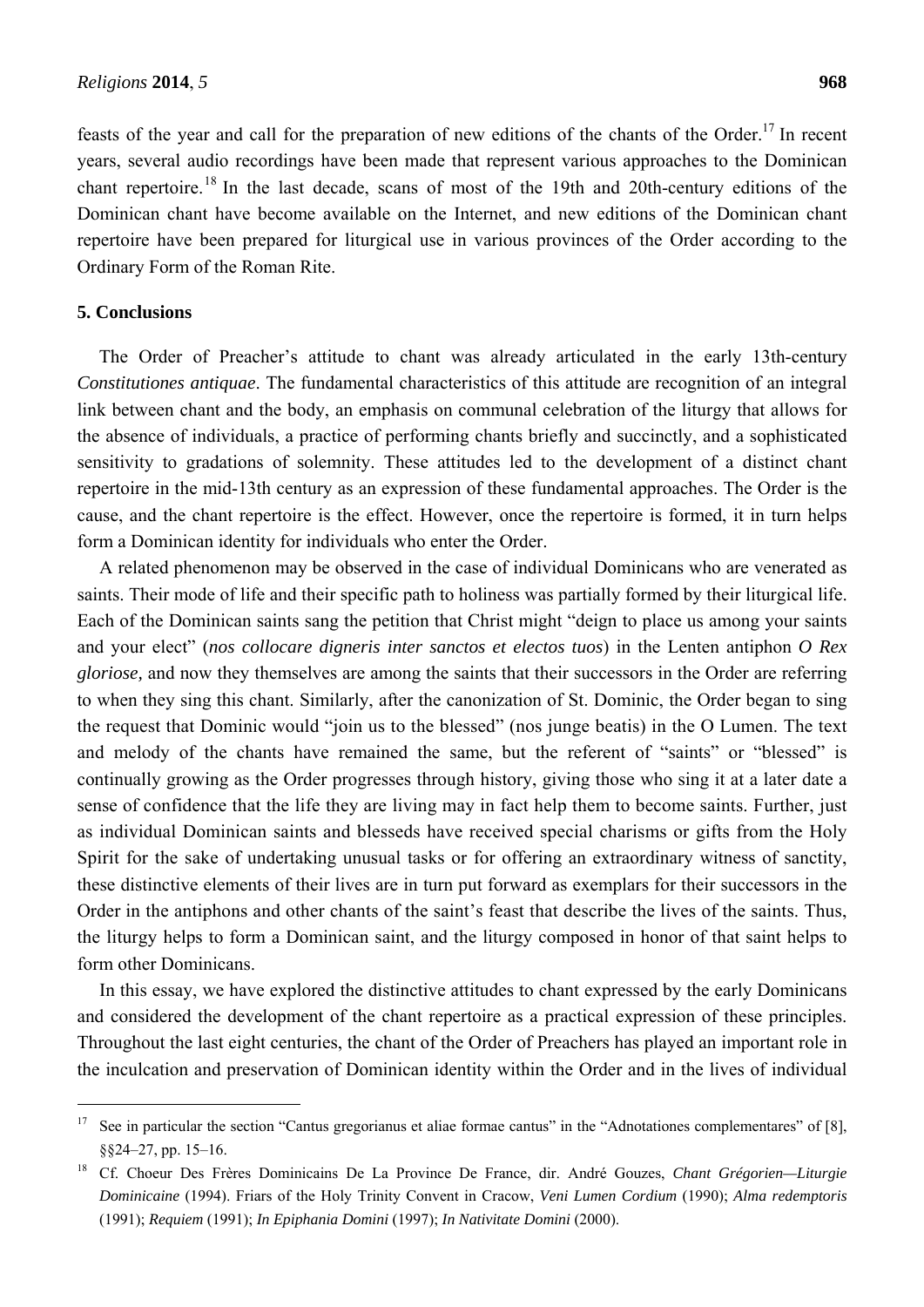friars and sisters. Further research remains to be undertaken to establish a better sense of the distinctiveness and commonality of the Dominican chant repertoire with respect to other dialects or repertoires of Latin chant, such as those used by the Franciscans, the Cistercians, and the various local churches and cathedrals of the Christian world in the middle ages. Nevertheless, the Dominican chant repertoire is a subject of great importance on account of the influence it has wielded throughout history in the formation of Dominican saints and theologians.

## **Acknowledgments**

An earlier version of this essay appeared in German as [33]. All translations of Latin texts are my own.

## **Abbreviation**

ST: Summa Theologiae.

## **Conflicts of Interest**

The author declares no conflict of interest.

## **References**

- 1. David Hiley. *Western Plainchant: A Handbook*. Oxford: Clarendon Press, 1993.
- 2. Humbert of Romans. "Expositio in Constitutiones." In *Opera de vita regulari*. Edited by Joachim Joseph Berthier. Rome: A. Befani, 1889, vol. 2, pp. 1–178.
- 3. Edward Tracy Brett. *Humbert of Romans: His Life and Views of Thirteenth-Century Society (Studies and Texts 67)*. Toronto: Pontifical Institute of Mediaeval Studies, 1984.
- 4. Sonja Reisner. "Die *Expositio super constitutiones fratrum Ordinis Praedicatorum* des Humbertus de Romanis." Ph.D. Dissertation, Universität Wien, Austria, November 2004.
- 5. Antoninus Hendrik Thomas, ed. "Constitutiones antiquae O.P." In *De Oudste Constituties van de Dominicanen: Voorgeschiedenis, Tekst, Bronnen, Ontstaan en Ontwikkeling (1215–1237)*. Louvain: Bureel van de R.H.E. Universiteitsbibliotheek, 1965, pp. 304–69.
- 6. Jean-Claude Schmitt. "Between Text and Image: The Prayer Gestures of Saint Dominic." *History and Anthropology* 1 (1984): 127–62.
- 7. Jean-Claude Schmitt. *La Raison des gestes dans l'occident médiéval*. Paris: Gallimard, 1990.
- 8. Order of Preachers. *Proprium Officiorum Ordinis Praedicatorum ad normam decretorum sacrosancti œcumenici concilii Vaticani II instauratum reverendissimi patris fratris Vincentii de Couesnongle eiusdem ordinis magistri iussu editum. Editio typica*. Rome: S. Sabinae, 1982.
- 9. Thomas Augustine Becker. "The Role of Solemnitas in the Liturgy According to Saint Thomas Aquinas." In *Rediscovering Aquinas and the Sacraments: Studies in Sacramental Theology*. Chicago: Hillenbrand Books, 2009, pp. 114–35.
- 10. Franck Quoëx. "Thomas d'Aquin, mystagogue: L'expositio missae de la Somme de théologie (IIIa, q. 83, a. 4-5)." *Revue Thomiste* 105 (2005): 179–225.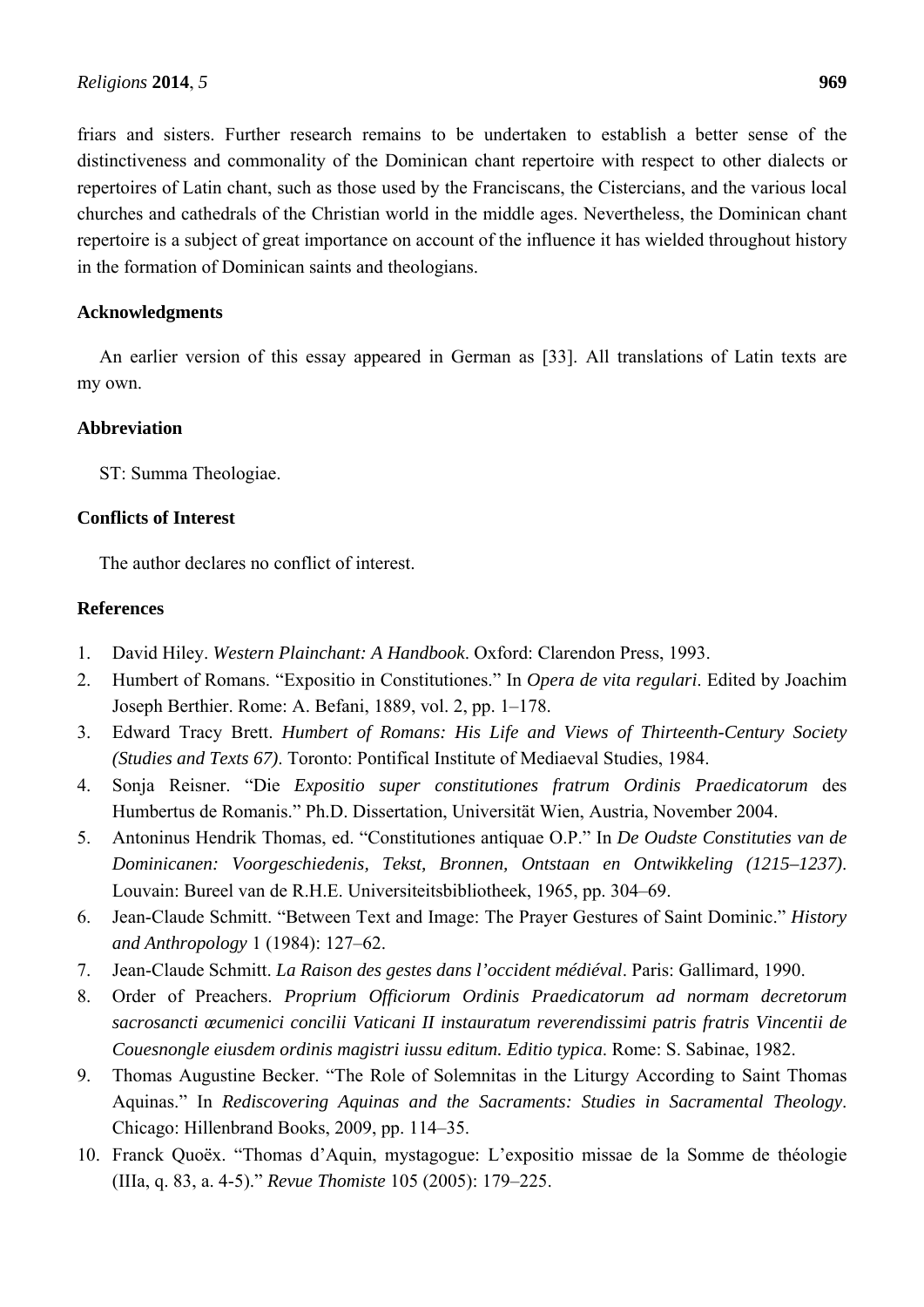- 11. Franck Quoëx. "Thomas d'Aquin, mystagogue (II): L'expositio missae de la Somme de théologie (IIIa, q. 83, a. 4-5)." *Revue Thomiste* 105 (2005): 435–72.
- 12. Marie-Hyacinthe Laurent, ed. "Acta Canonizationis S. Dominici." In *Monumenta Historica Sancti Patris Nostri Dominici, Fasc. II.* Rome: Institutum Historicum FF. Praedicatorum, ad S. Sabinae, 1935, pp. 89–194.
- 13. André Duval. "The Tears of Brother Thomas." Translated by Cassian Derbes. *Dominicana* 54  $(2011): 62-69.$
- 14. Humbert of Romans. "Instructiones de officiis ordinis." In *Opera de vita regulari*. Edited by Joachim Joseph Berthier. Rome: A. Befani, 1889, vol. 2, pp. 179–371.
- 15. Franciscus-Maria Guerrini, ed. "De modo scribendi et legendi tabulam." In *Ordinarium juxta ritum Sacri Ordinis Fratrum Praedicatorum jussu rev.mi patris fr. Ludovici Theissling eiusdem ordinis magistri generalis editum*. Rome: Apud Collegium Angelicum, 1921, pp. 221–32.
- 16. Robert B. Haller. "Early Dominican Mass Chants: A Witness to Thirteenth Century Chant Style." Ph.D. Dissertation, The Catholic University of America, Washington, DC, USA, 1986.
- 17. Mary Berry. "Carthusian monks." In *The New Grove Dictionary of Music and Musicians*. Edited by Stanley Sadie. London: Macmillan, 1980, vol. 3, pp. 838–39.
- 18. Michel Huglo. "Dominican and Franciscan Books: Similarities and Differences between Their Notations." In *The Calligraphy of Medieval Music*. Edited by John Haines. Turnhout: Brepols, 2011, pp. 195–202.
- 19. Louis Rousseau. *De Ecclesiastico Officio Fratrum Praedicatorum Secundum Ordinationem Venerabilis Magistri Humberti de Romanis*. Rome: A. Manuzio, 1927.
- 20. Jerome of Moravia (Hieronymus de Moravia). *Tractatus de Musica*. Edited by Christian Meyer, Guy Lobrichon and Carola Hertel-Geay. Turnhout: Brepols, 2012.
- 21. Michel Huglo. "Hieronymus de Moravia: 'frère morave' ou 'Scottish Blackfriar'?" In *Nationes, Gentes und die Musik im Mittelalter*. Edited by Frank Hentschel and Marie Winkelmüller. Berlin: De Gruyter, 2014, pp. 423–34.
- 22. Laura Weber. "Intellectual Currents in Thirteenth Century Paris: A Translation and Commentary on Jerome of Moravia's." Ph.D. Dissertation, Yale University, New Haven, CT, USA, December 2009.
- 23. Dominique Delalande. *Le Graduel des Prêcheurs: Recherches sur les sources et la valeur de son texte musicale*. Paris: Cerf, 1949.
- 24. Eleanor Joyce Giraud. "The Production and Notation of Dominican Manuscripts in Thirteenth-Century Paris." Ph.D. Dissertation, University of Cambridge, Cambridge, UK, September 2013.
- 25. John Haines. "The Origins of the Musical Staff." *Musical Quarterly* 91 (2008): 327–78.
- 26. James A. Weisheipel. *Friar Thomas d'Aquino: His Life, Thought, and Work*. Garden City: Doubleday, 1974.
- 27. Terry David Brown. "Songs for the Saints of the Schism: Liturgies for Vincent Ferrer and Catherine of Siena." Ph.D. Dissertation, University of Toronto, Toronto, Ontario, Canada, 1995.
- 28. Robert Stevenson. *Music in Aztec and Inca Territory*. Berkeley: University of California Press, 1968.
- 29. Bernardo Fueyo Suárez. "Obras de Fray Juan de Palencia († 1580), cantor del Convento de San Esteban." *Ciencia Tomista* 134 (2007): 449–94.